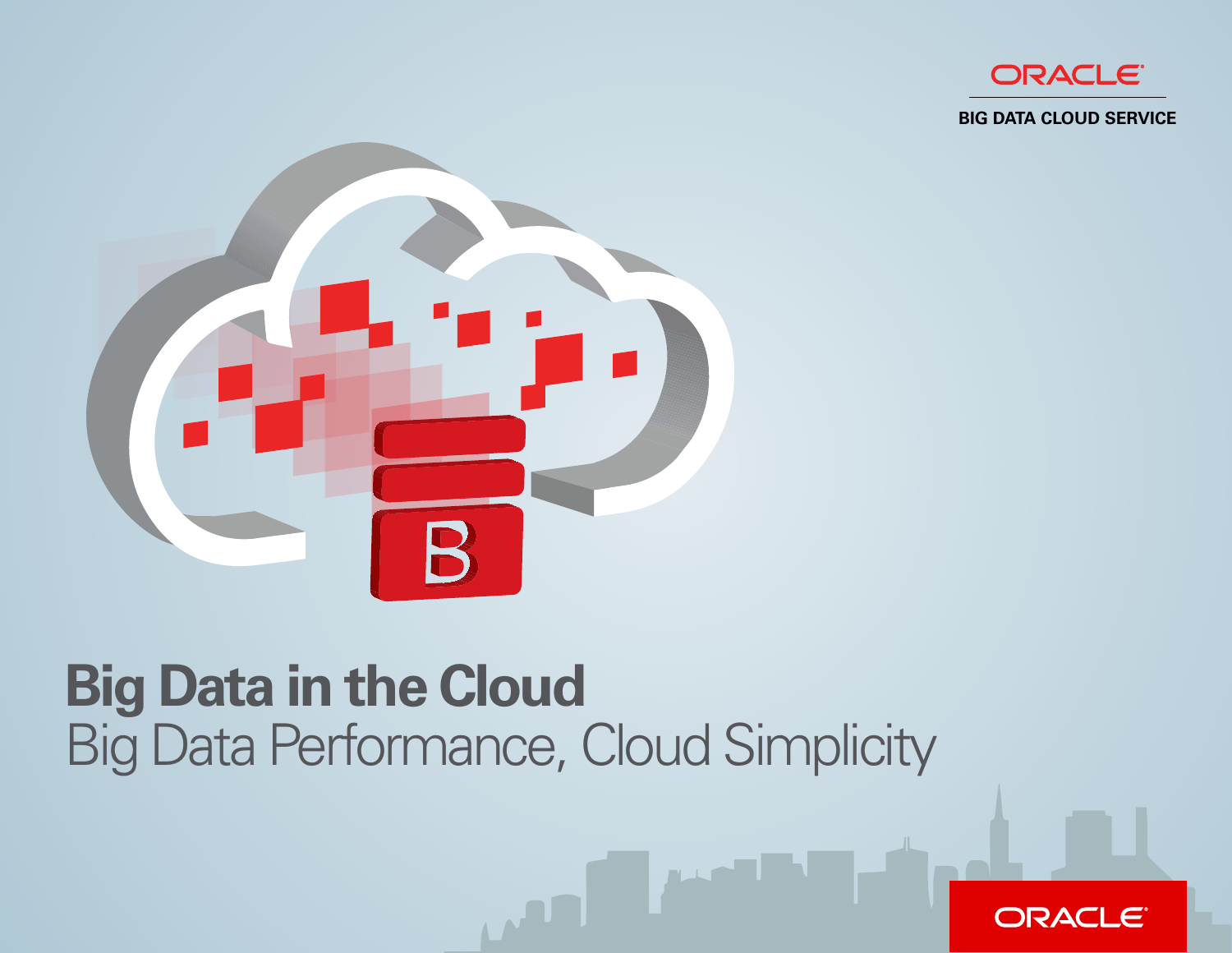<span id="page-1-0"></span>

[Why Big Data in the](#page-2-0)  [Cloud?](#page-2-0) 

[Choices and Options](#page-3-0)

**Security** 

[Administer, Manage,](#page-5-0)  **Monitor** 

> **Comprehensive Analytics**

> > [Get Started](#page-7-0)

1

# What Is It?

Oracle Big Data Cloud Service provides the industry's most complete and optimized big data management system.

With automated lifecycle management and one-click security, Oracle Big Data Cloud Service is designed to optimally and securely run a wide variety of big data workloads and technologies while simplifying operations.

Oracle Big Data Cloud Service with Oracle Big Data SQL Cloud Service enables organizations to analyze data across Hadoop, NoSQL, and Oracle Database Service while leveraging their existing SQL skills.

#### **Big Data Service Benefits**

- Oracle Big Data Appliance and its components. techniques.
- environment. Simplify key maintenance tasks.
- **From get the benefits of using a big data system <br>• <b>•** You get full interoperability with your<br>**• • on-premises Oracle databases.** without purchasing and maintaining hardware, and without having to orchestrate complex tasks, such as upgrades.
- Access to the features and capabilities of **•** You can use your familiar tools and
	- You can use dedicated, cloud-specific tools to **• Oracle hosts the big data machine** 
		-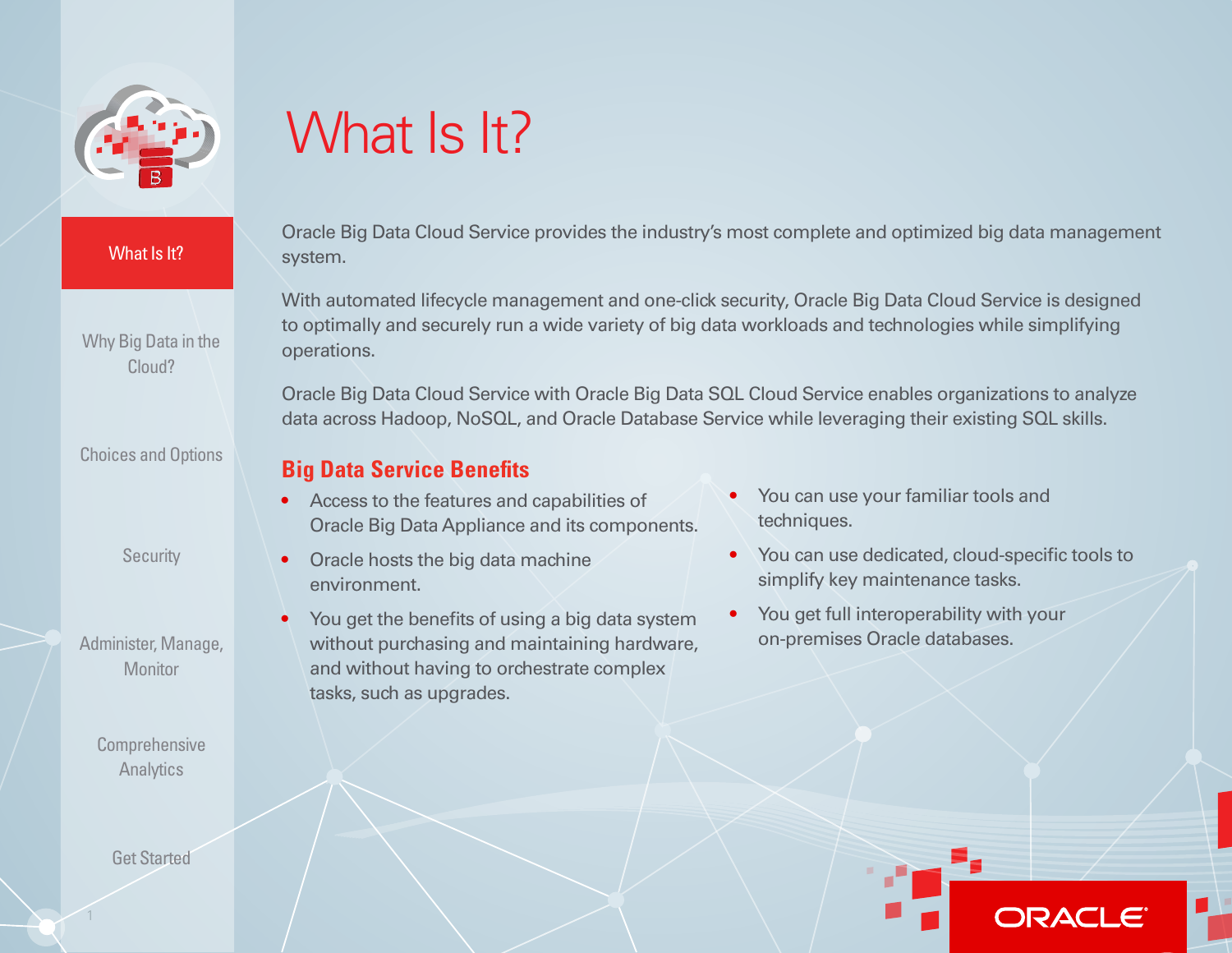<span id="page-2-0"></span>

Why Big Data in the Why Big Data in the Cloud? Cloud?

[Choices and Options](#page-3-0)

**Security** 

[Administer, Manage,](#page-5-0)  **Monitor** 

> **Comprehensive Analytics**

> > [Get Started](#page-7-0)

### Why Big Data in the Cloud?

#### **Comprehensive**

The cloud's only complete big data management system, Oracle Big Data Cloud Service enables you to easily deploy a complete big data management system with unifed query and security via Oracle SQL.

#### **On-demand**

Easy and rapid, self-service provisioning of Hadoop clusters.

#### **Elastic**

Start small and grow your cluster based on processing needs. Scale to handle petabytes of data.

#### **Secured**

Leverage Oracle Compute Cloud Service's security lists and rules for flexible enterprisegrade security.

Integrate with your enterprise security using preconfigured Kerberos authentication, LDAP based authorization, and robust centralized auditing.

#### **Managed**

Have Oracle manage the cluster for you, or manage it yourself with easy-to-use tooling. Single-click patching and upgrades.

### **Dedicated**

Dedicated instances that will deliver consistent high performance.

#### **Connected**

Integrated with cloud and on-premises services. You can seamlessly integrate with other Oracle services using big data connectors.

#### **Integrated**

Store all your data in the Oracle Storage Cloud Service, and process it with multiple Hadoop clusters.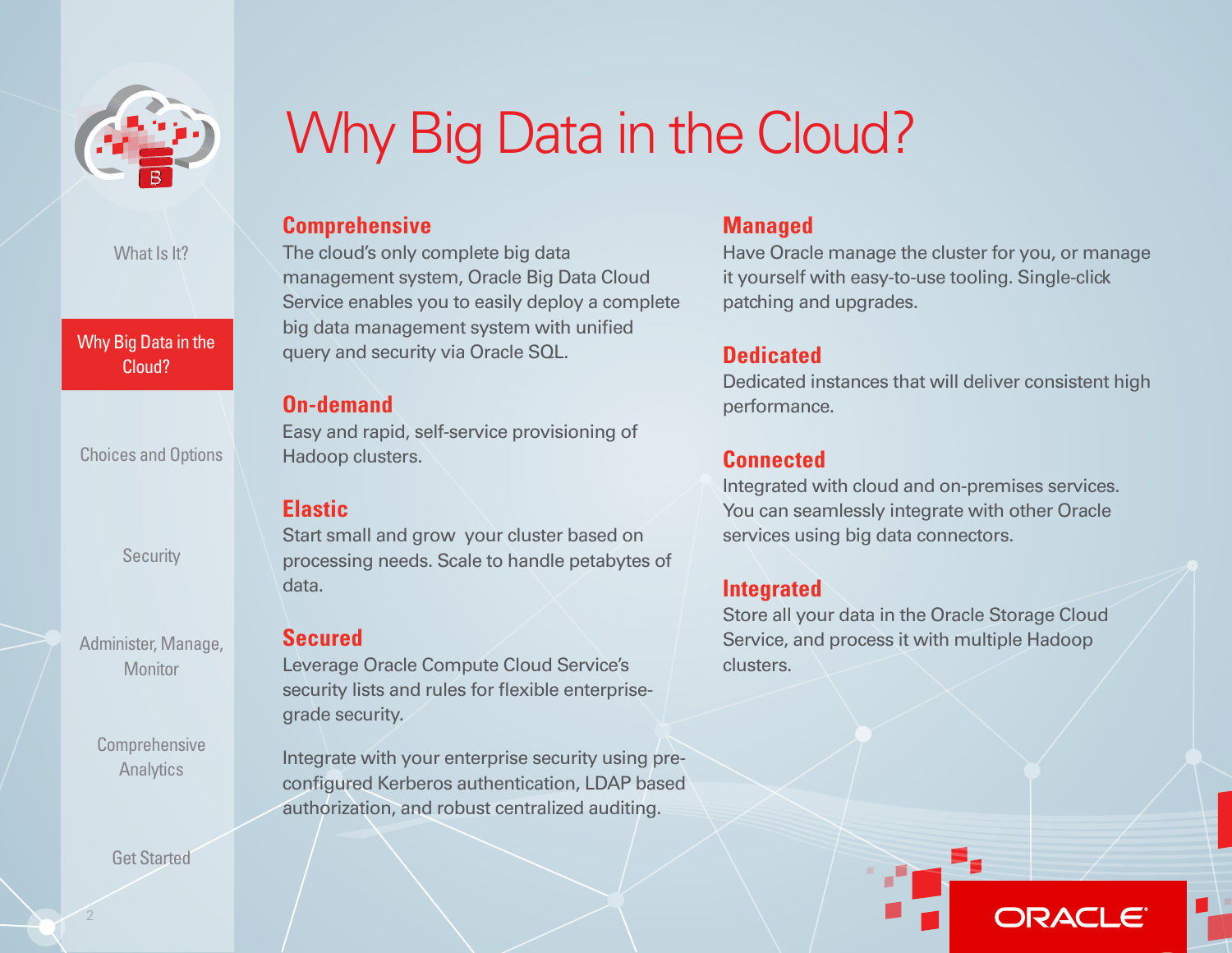<span id="page-3-0"></span>

[Why Big Data in the](#page-2-0)  [Cloud?](#page-2-0) 

## Choices and Options

#### **Big Data Appliance Confguration**

You choose the configuration—sign up for a starter pack and add nodes as needed. With the starter pack, you get six nodes. Use the expansion packs to add more nodes.

With the Oracle Cloud, you get the best possible cloud environment for big data workloads. As part of this environment, Oracle Big Data Cloud Service provides you with a massively-scalable big data environment featuring:

- Cloudera's comprehensive software suite including Cloudera Distribution with Apache Hadoop and Apache Spark.
- Big Data Connectors delivers load rates of up to 15 TB per hour between Oracle Big Data Cloud Service and Oracle Exadata Cloud Service.
- Big Data Spatial and Graph provides cuttingedge tools for exploring and analyzing massive graphs and geolocational data.
- Dedicated instances in the Oracle Cloud, featuring 40 GB per second InfiniBand fabric inside Oracle Big Data Cloud Service and Database Cloud Service—Exadata Edition.
- Simplifed operations, and automated lifecycle management though a single command utility of the entire stack.

**Security** 

**Choices and Options** 

[Administer, Manage,](#page-5-0)  **Monitor** 

> **Comprehensive Analytics**

> > [Get Started](#page-7-0)

3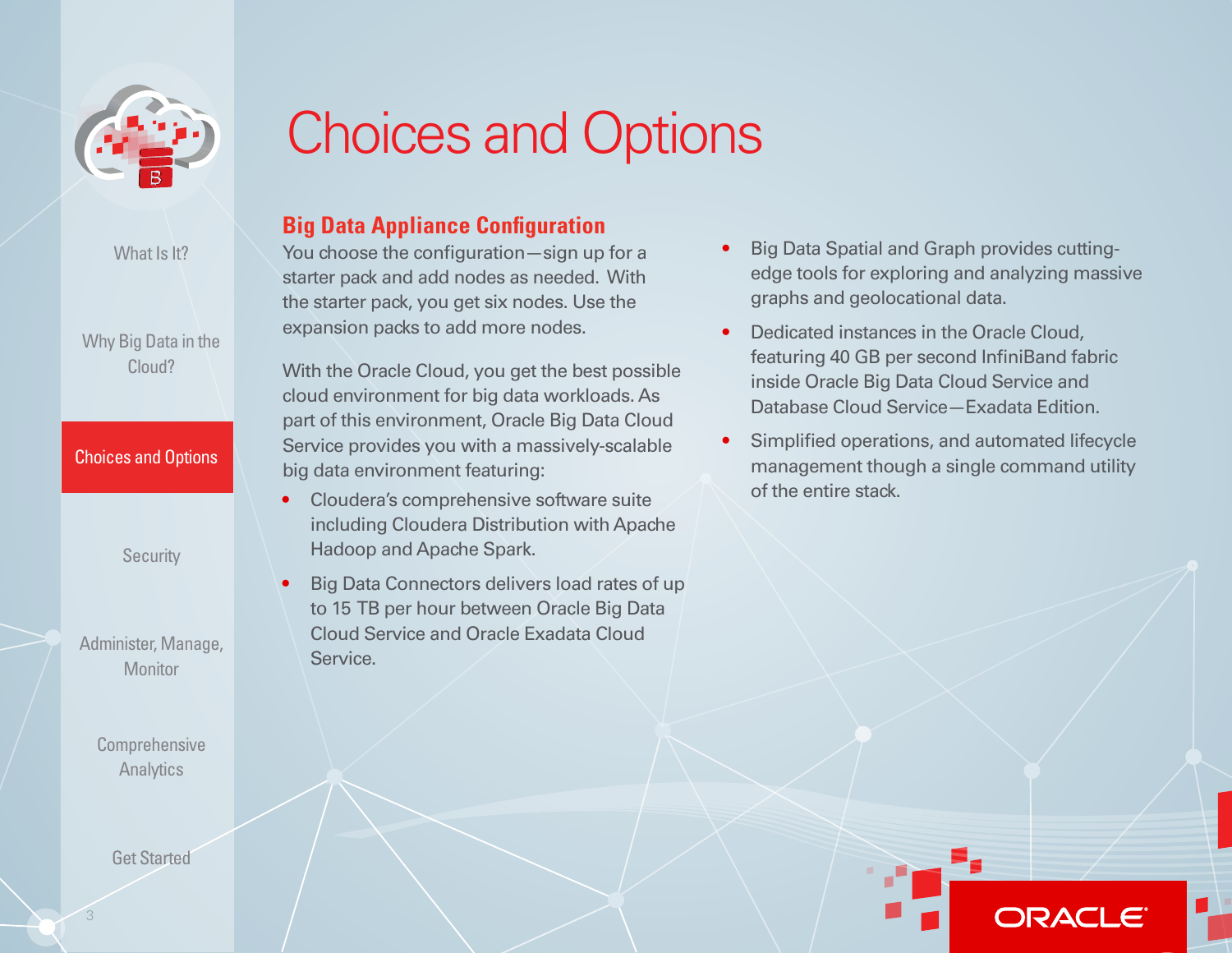<span id="page-4-0"></span>

[Why Big Data in the](#page-2-0)  [Cloud?](#page-2-0) 

[Choices and Options](#page-3-0)

#### Security

[Administer, Manage,](#page-5-0)  **Monitor** 

> **Comprehensive** [Analytics](#page-6-0)

> > [Get Started](#page-7-0)

Securing data is critical to big data solutions in the enterprise; Oracle Big Data Cloud Service provides strong authentication, authorization and auditing of data in Hadoop with just a single click.

Strong authentication is provided using Kerberos. This ensures that all users are who they claim to be and that rogue services are not added to the system.

#### **Simple Security**

**Security** 

Oracle Big Data Cloud Service leverages Apache Sentry to authorize SQL access via tools like Hive and Impala.

Oracle delivers big data cloud security with the highest data security levels currently available for Hadoop.

Both encryption of data-at-rest and network encryption are capabilities included with Oracle Big Data Cloud Service and supported by Oracle. Network encryption prevents network sniffing from capturing protected data.

Hardware-based VPN provides additional security for all Hadoop Services.

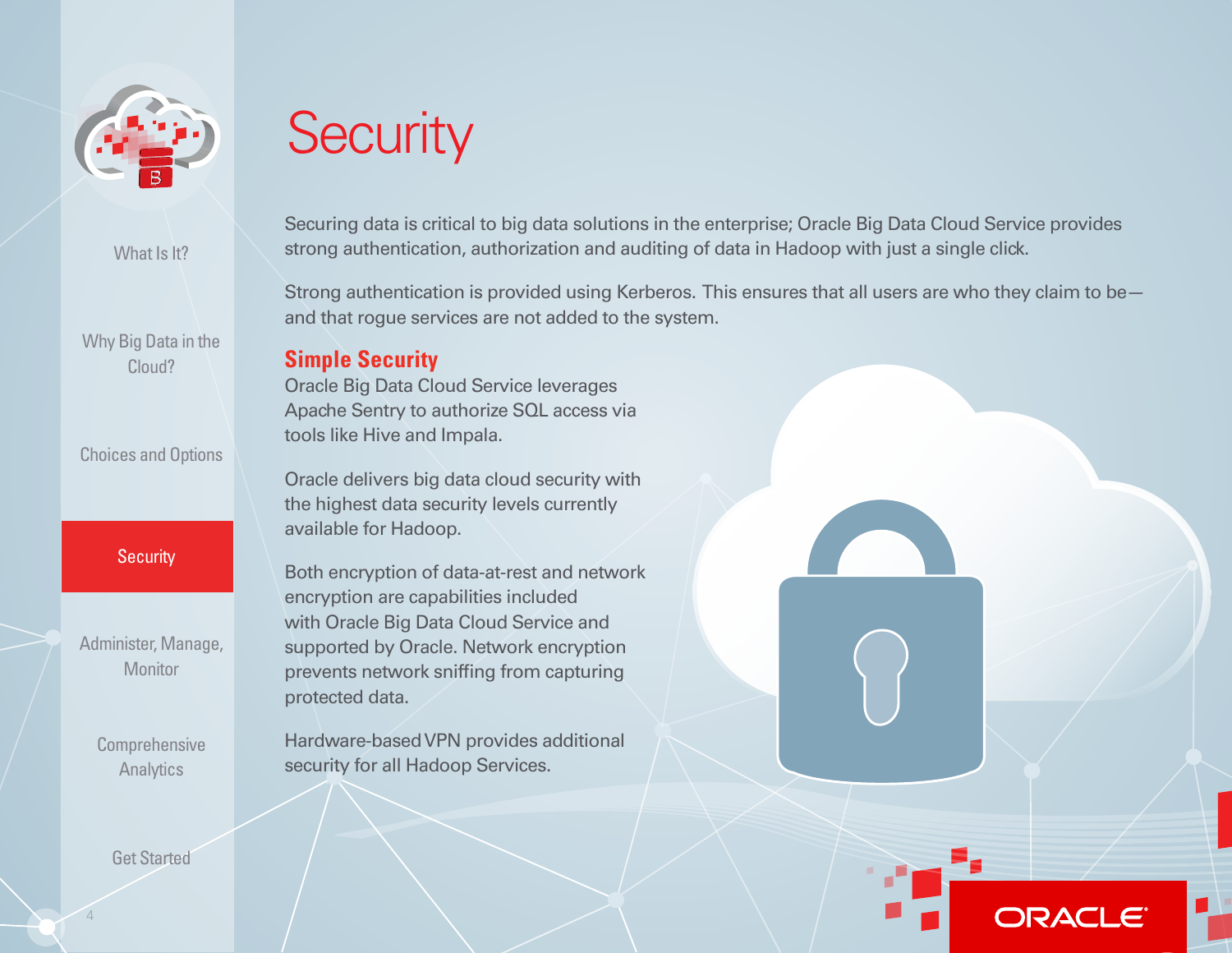<span id="page-5-0"></span>

[Why Big Data in the](#page-2-0)  [Cloud?](#page-2-0) 

[Choices and Options](#page-3-0)

**Security** 

Administer, Manage, Administer, Manage, Monitor Monitor

> **Comprehensive** [Analytics](#page-6-0)

> > [Get Started](#page-7-0)

### Administer, Manage, Monitor

#### **Administer**

Simplifed operations, and automated lifecycle management though a single command utility of the entire stack.

Simplifed access to big data in Oracle Cloud.

#### **Manage**

Use the latest big data tools or bring your own! Manage with Cloudera Manager or Enterprise Manager plug-in, or other tools.

#### **Analyze**

Accelerating big data analytics, Oracle Big Data Cloud Service offers the latest big data tools:

- Apache Spark
- Cloudera Impala

and many more. Or, bring your own analytics tools:

- SAS HPA
- Rocana and more.

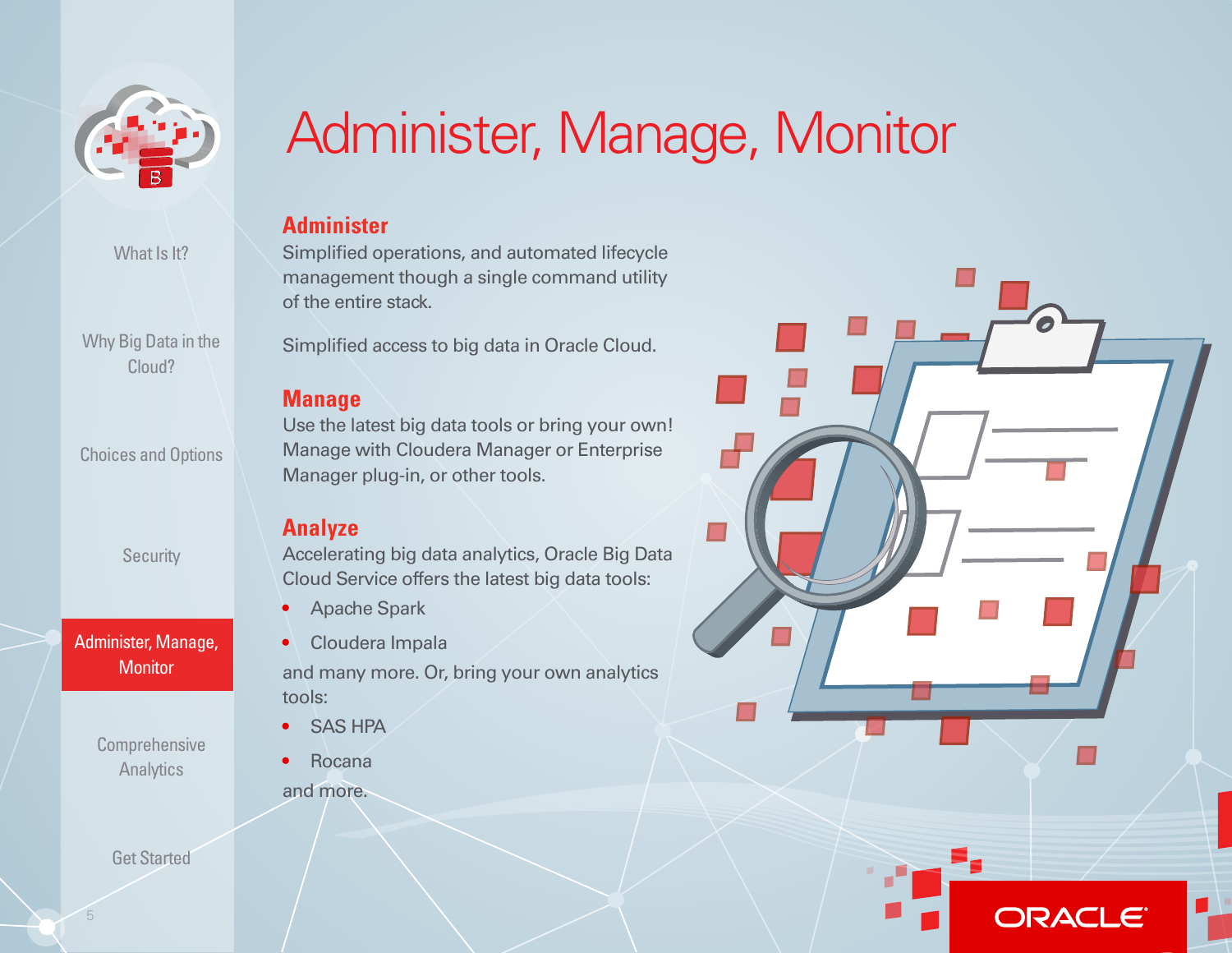<span id="page-6-0"></span>

[Why Big Data in the](#page-2-0)  [Cloud?](#page-2-0) 

[Choices and Options](#page-3-0)

**Security** 

[Administer, Manage,](#page-5-0)  **Monitor** 

Comprehensive Comprehensive Analytics Analytics

[Get Started](#page-7-0) 

6

### Comprehensive Analytics

Big data technologies deliver unprecedented analytical capabilities on granular data. With Oracle Big Data Cloud Service, you get a high-powered environment for big data analytics tailormade for advancing businesses analytical capabilities.

Oracle Big Data Cloud Service gives you the power of the latest advances in the Hadoop ecosystem as well as analysis-enhancing tools from Oracle. Deployment in the Oracle Cloud simplifies deployment and reduces capital expenditure while analytic value is assessed.

#### **Big Data Accelerators from Oracle**

- 
- Oracle Big Data Graph for storage and analysis of social and Internet of Things (IoT) networks.
	- Oracle R Advanced Analytics for Hadoop for scalable R processing on Apache Hadoop and Spark.

### **The Latest Big Data Tools <b>Bring Your Own Analytical Tools**

Automatically installed and configured for **Oracle Big Data Cloud Service allows you** best performance for you. The state of the big data to bring your preferred tools to the big data environment.

### Oracle Big Data Cloud Service includes **Integrate Insights with Big Data SQL**

Data Cloud Service. pre-confgured tools to help you accelerate Oracle Big Data Cloud Service can be extended analytical efforts on geospatial, graph, or with Oracle Big Data SQL Cloud Service. This regression problems. **Exercise 20** and the unique service allows a single query to span • Oracle Big Data Spatial for scalable **• business** data warehouses running in Oracle Database geospatial analysis and map-building. Cloud Service—Exadata Edition and Oracle Big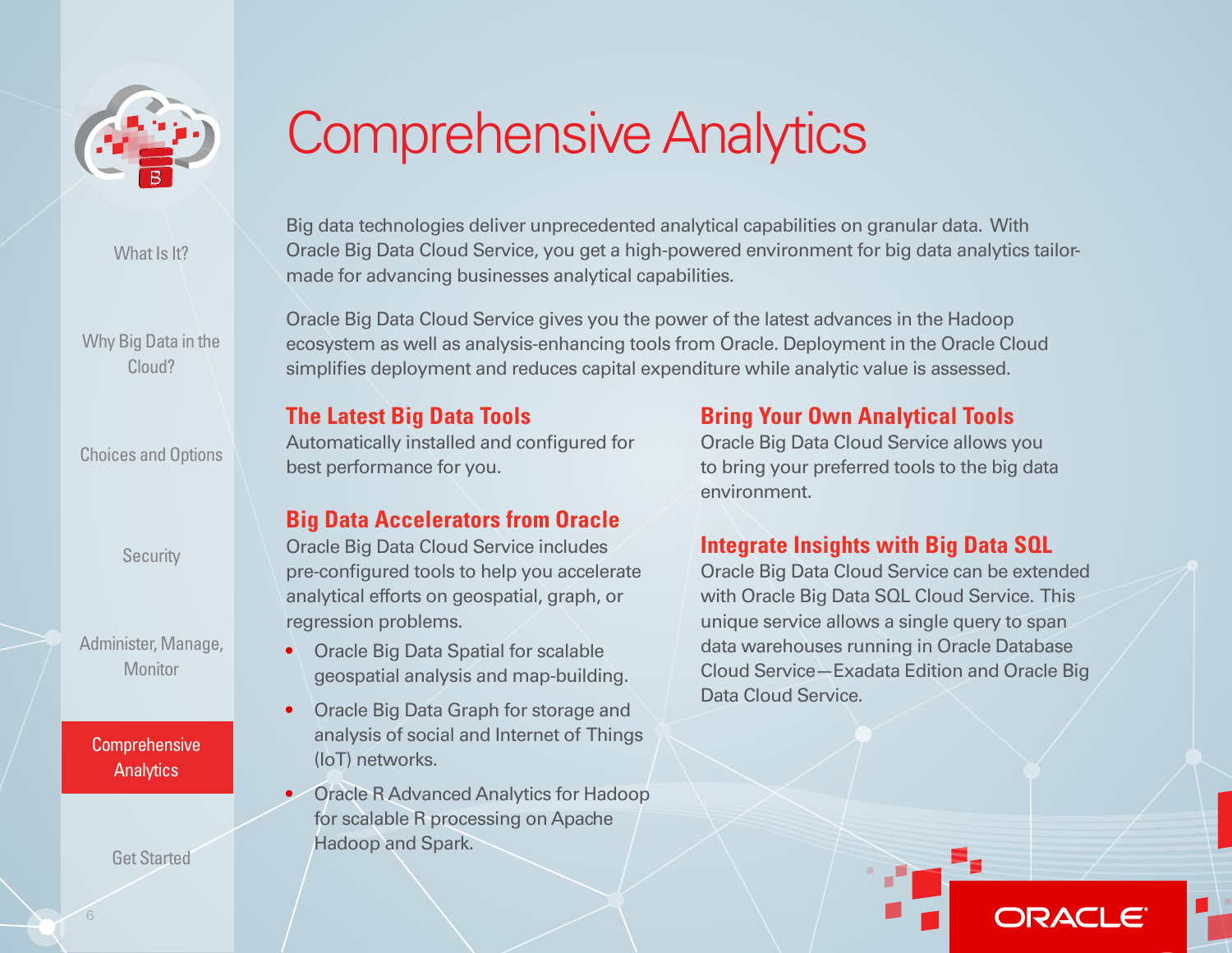<span id="page-7-0"></span>

[Why Big Data in the](#page-2-0)  [Cloud?](#page-2-0) 

[Choices and Options](#page-3-0)

**Security** 

[Administer, Manage,](#page-5-0)  **Monitor** 

> **Comprehensive** [Analytics](#page-6-0)

**Get Started** 

7

### Get Started

#### **Subscribe**

Buyers can create a purchase order for an Oracle Cloud service from the Oracle Cloud website [\(cloud.oracle.com\)](http://cloud.oracle.com) or the Oracle Store [\(shop.oracle.com\)](http://shop.oracle.com) using their Oracle. com account.

Also, an Oracle sales representative can create a purchase order.



For information about subscribing, see Trial and [Paid Subscriptions for Oracle Cloud Services](http://docs.oracle.com/cloud/latest/trial_paid_subscriptions/index.html) and visit the Oracle Cloud website at [cloud.oracle.com](https://cloud.oracle.com/home).

#### **Watch**

[Getting Started with Big Data Cloud Service](https://cloud.oracle.com/bigdata) 

#### **Attend**

See [events.oracle.com](http://events.oracle.com/search/search%3Fgroup%3DEvents%26keyword%3D) and [blogs.oracle.com/cloud](https://blogs.oracle.com/cloud/)  for information about Oracle Cloud events.

#### **Join**

Visit [cloud.oracle.com](https://cloud.oracle.com/home) and join the Oracle Cloud Community.

#### **Learn**

Visit [cloud.oracle.com/bigdata](https://cloud.oracle.com/bigdata) to learn more